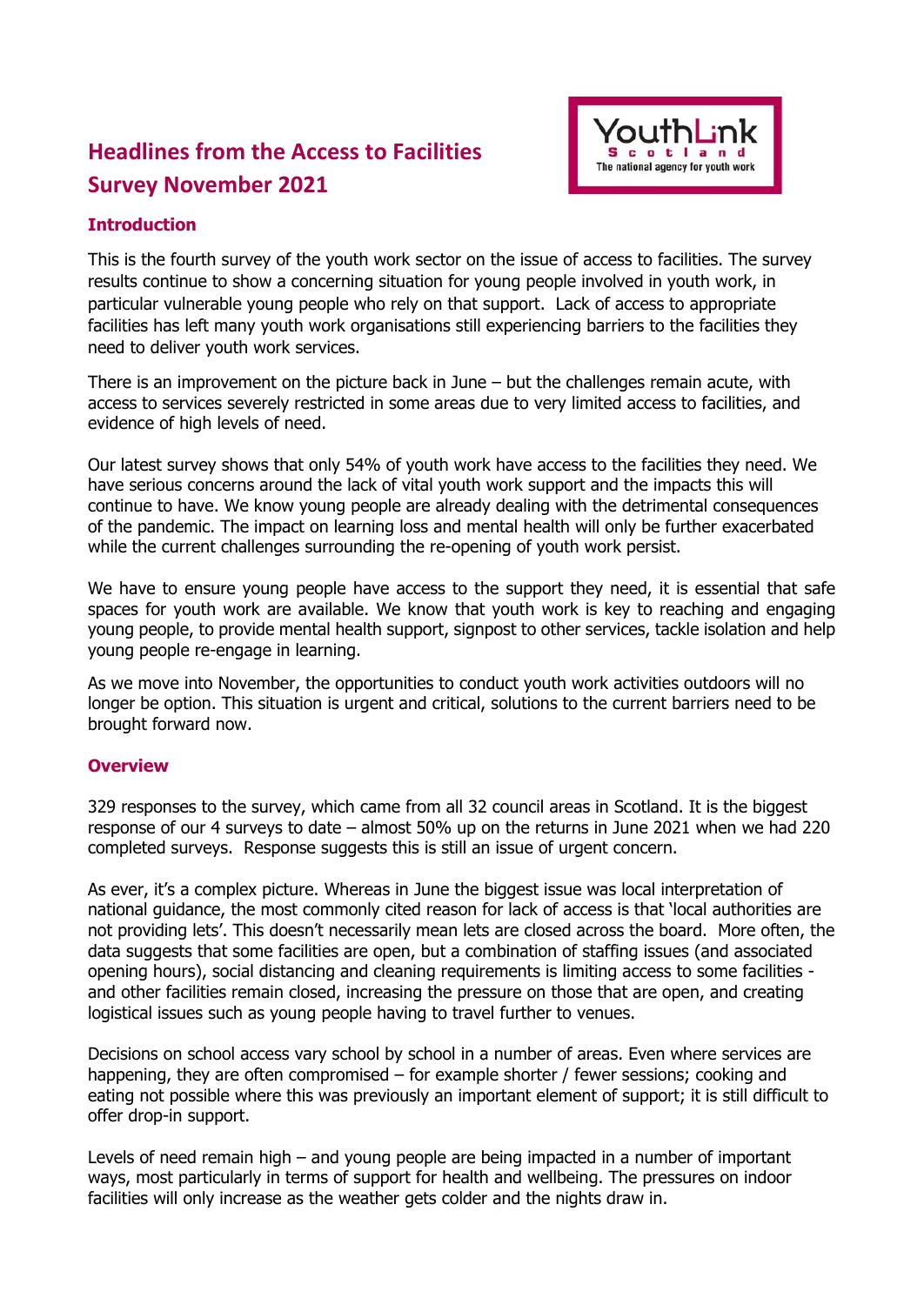# **Overall**

The picture across the board is improving:

- Only 54% of total respondents have access to the facilities they need, compared to just 22% in June
- 78% of respondents who have their own premises respondents) now have full access, compared to only 29% in June

Whilst things are moving in a positive direction, the survey suggests that significant issues remain:

- 44% of organisations wanting access to schools have no access of any kind (76% had no access in June)
- 41% of organisations wanting access to local authority lets have no access of any kind (83% had no access in June)
- 47% of organisations wanting access to leisure centres have no access of any kind (88% had no access in June)
- 30% of organisations wanting access to faith-based centres have no access of any kind (74% had no access in June).
- 20% of organisations wanting access to other community venues have no access of any kind (65% had no access in June)
- 28% of those wanting access to outdoor centres have no access of any kind (69% had no access in June)

The third sector youth work providers who would normally operate in schools and local authority facilities continue to find it more difficult than local authority youth work services to access these facilities:

- 21% of LA youth work services have no access to schools compared to 48% of local  $3<sup>rd</sup>$ sector providers who want access to schools, and 57% of national third sector organisations who want access.
- 14% of LA youth work services have no access to local authority facilities compared with 60% of local 3rd sector providers who want access.

## **Reasons for restricted access**

'Local authority not yet providing lets' is still the most commonly cited reason for issues around access (58 respondents still highlight this as an issue).

| <b>Reasons given for restricted access</b>                            | <b>Number of</b><br>responding<br>organisations<br>affected |
|-----------------------------------------------------------------------|-------------------------------------------------------------|
| Local authority not yet providing lets                                | 58                                                          |
| Building not open due to guidance / restrictions                      | 37                                                          |
| Building not open due to prohibitive cleaning / maintenance costs     | 21                                                          |
| Building not open due to volunteer committee hesitancy about cleaning | 15                                                          |
| Limited access due to restricted numbers in buildings                 | 11                                                          |
| Limited access due to competition in relation to use of venues        | 10                                                          |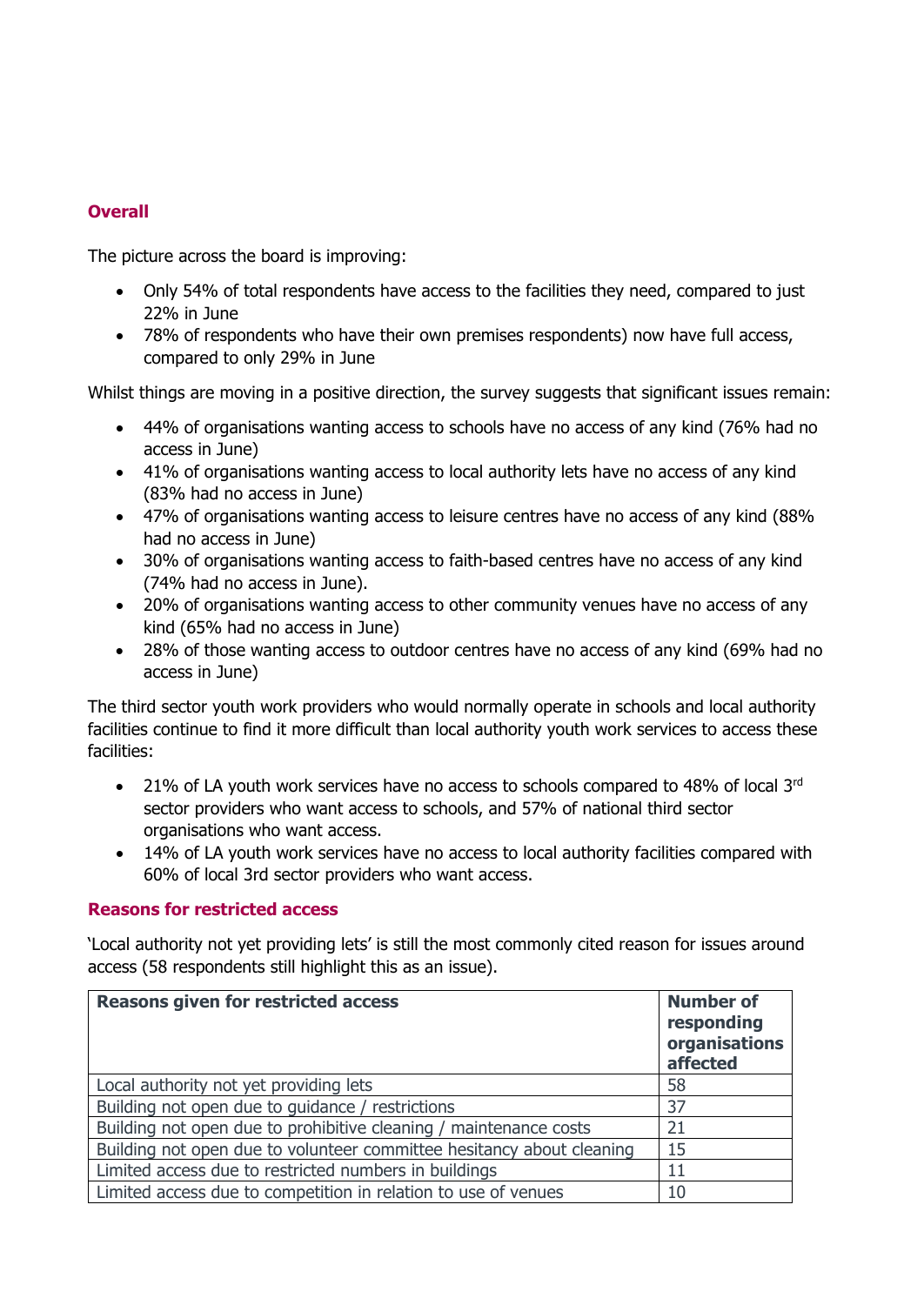| Limited access due to lack of staff       |  |
|-------------------------------------------|--|
| Building being used as vaccination centre |  |

There is some anecdotal evidence that paid lets are being prioritised over lets that have historically been offered free of change/at a reduced cost.

22% still have no clarity at all about when they will have access to some of the facilities they need.

#### **Comments from respondents**

"No local authority staff available to open and close venue we hired. No communication from local authority about cancelling lets."

"Council say that we can have access but we have spent weeks going round in circles and being bounced around different departments trying to jump through the hoops that they have erected."

"The goalposts keep changing."

"Even the councillors can't get a straight answer."

"Checks must be passed by school head teacher to approve or not. Makes planning difficult."

"Access to school facilities appears to be more challenging in general. Access to facilities in primary schools, which are used mostly by community groups and third sector organisations is determined by Head Teachers. Gaining access to some schools and it's very much dealt with on a school-byschool basis as each HT has their owns views, opinions and risks to consider."

"End of financial year is the next point this will be reviewed."

#### **Direct impacts on young people**

- Half of local authority youth work services and community-based third sector organisations continue to report that some young people are unable to access important relationships with peers and youth workers due to restricted access to facilities.
- More than 40% of these organisations also highlight that limited access to facilities means that young people are unable to access much-needed support with health and wellbeing.

#### **Other comments from respondents**

"We have had a massive increase in membership, young people just want social contact."

"Having suffered a drop-off in young and adult members, we are seeing a good recovery to prepandemic numbers."

"Some of our boys did not attend the Zoom meetings we organised earlier on, but have started to come back 'into the fold' now that we are back in our Church halls."

"They are getting cold and wet and soon darkness! This impacts on learning, enjoyment and attendance."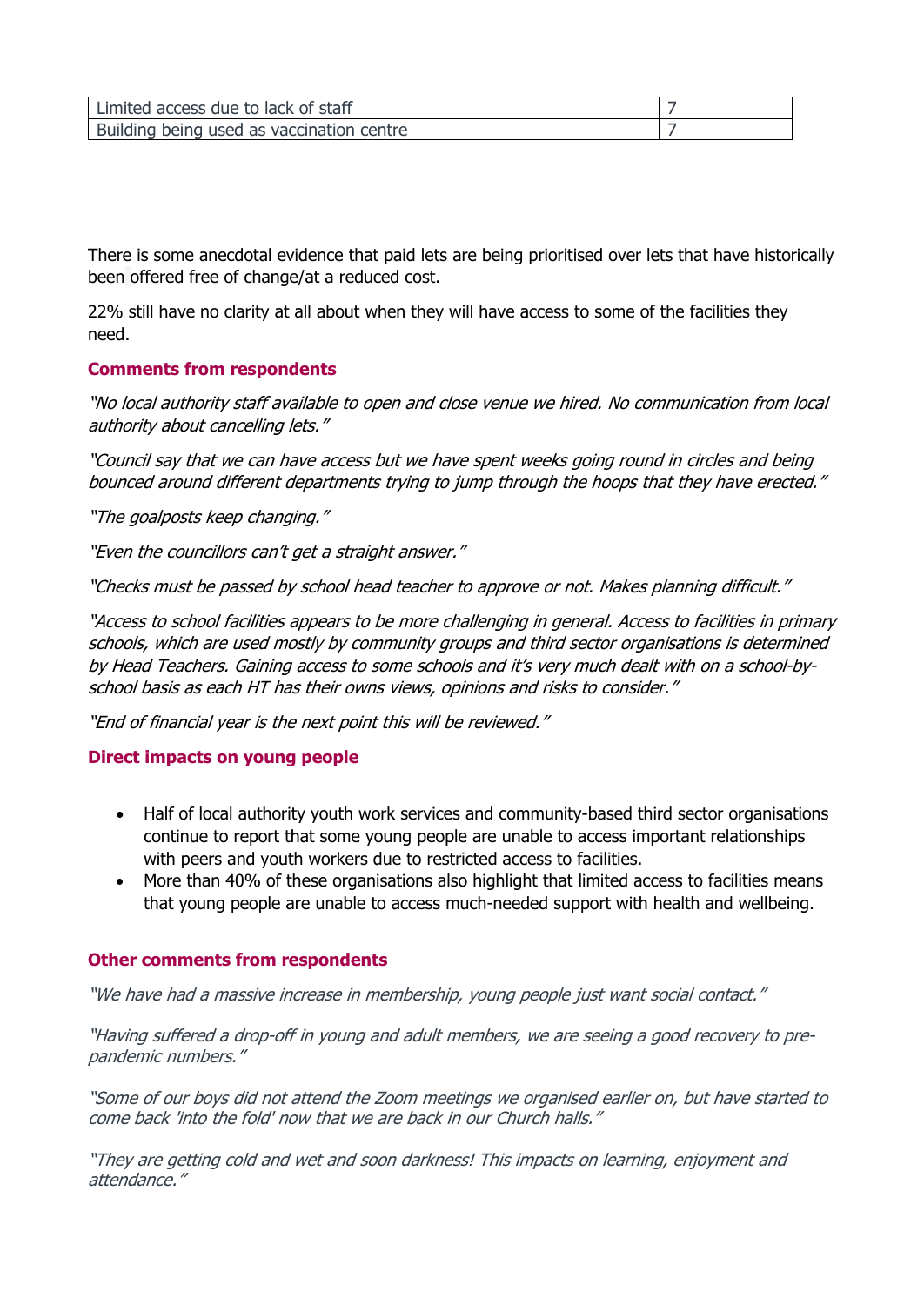"Our meetings are restricted to outdoors. This can lead to meetings being cancelled at short notice if the weather is bad. Danger to child safety meeting outdoors on dark nights."

"Young people are not mixing outside their own small groups and territorialism and gangs are increasing."

"As we need to hire facilities, our meetings have been reduced to once per week which is affecting young people's personal development progress and our ability to provide inputs from external providers."

"Increased travel due to limited venues can prevent young people from joining" "The lack of access for voluntary sector youth practitioners to schools is of particular concern. Many third sector organisations could be offering specialist support to young people in recovery but there are limited organisations trusted in formal educational settings."

"As we cannot utilise the school, our number vary drastically depending on weather and we cannot deliver our planned programme due to cold/dark outdoor nights."

"Vast increase in Leader workload to maintain "normal" Service."

"Last summer, we were planning to close our 80-year-old charity for good. We staved that off, just. But where COVID-19 could not kill us off, council inactivity and bureaucratic nonsense just might."

#### **Some examples of qualitative feedback**

"We cover a massive area with many isolated villages within that. Due to not being able to look at community settings centrally, it means that multiple families living in poverty will have to look at 2/3 buses to access our face-to-face activities."

"We are starting to see a rise in ASB in some communities. Reduced access to opportunities for young people could be seen as contributing to this. Whilst Detached Youth Work has offered some opportunities for young people we are keen to have young people back in buildings especially in the face of inclement weather."

"We are struggling to keep motivated with the lack of guidance on when we can get access to the school. The headteacher has been fantastic and allow us to use the school grounds, but no access to running water or toilet facilities. Our leaders are drained. We cannot spend another winter delivering scouting purely outdoors."

"We previously supported breakfast clubs and lunchtime activities in schools. No access to school permitted to continue this support. Our young people are struggling in school and tell us they need safe spaces to seek support. We are unable to offer this at the moment."

"We have built very little relationship with S1 and S2 pupils who we would normally work with in school who would then attend our youth work services in the evening. We have missed 2 years of our future young people who we would normally retain attending youth provision till S4+"

"Restricted access to the school means that our partnership relationship is based only on our outdoor work during school time (wellbeing walks) we are unable to build relationships with young people who do not attend the project and are unable to deliver Cool Calm & Connected to every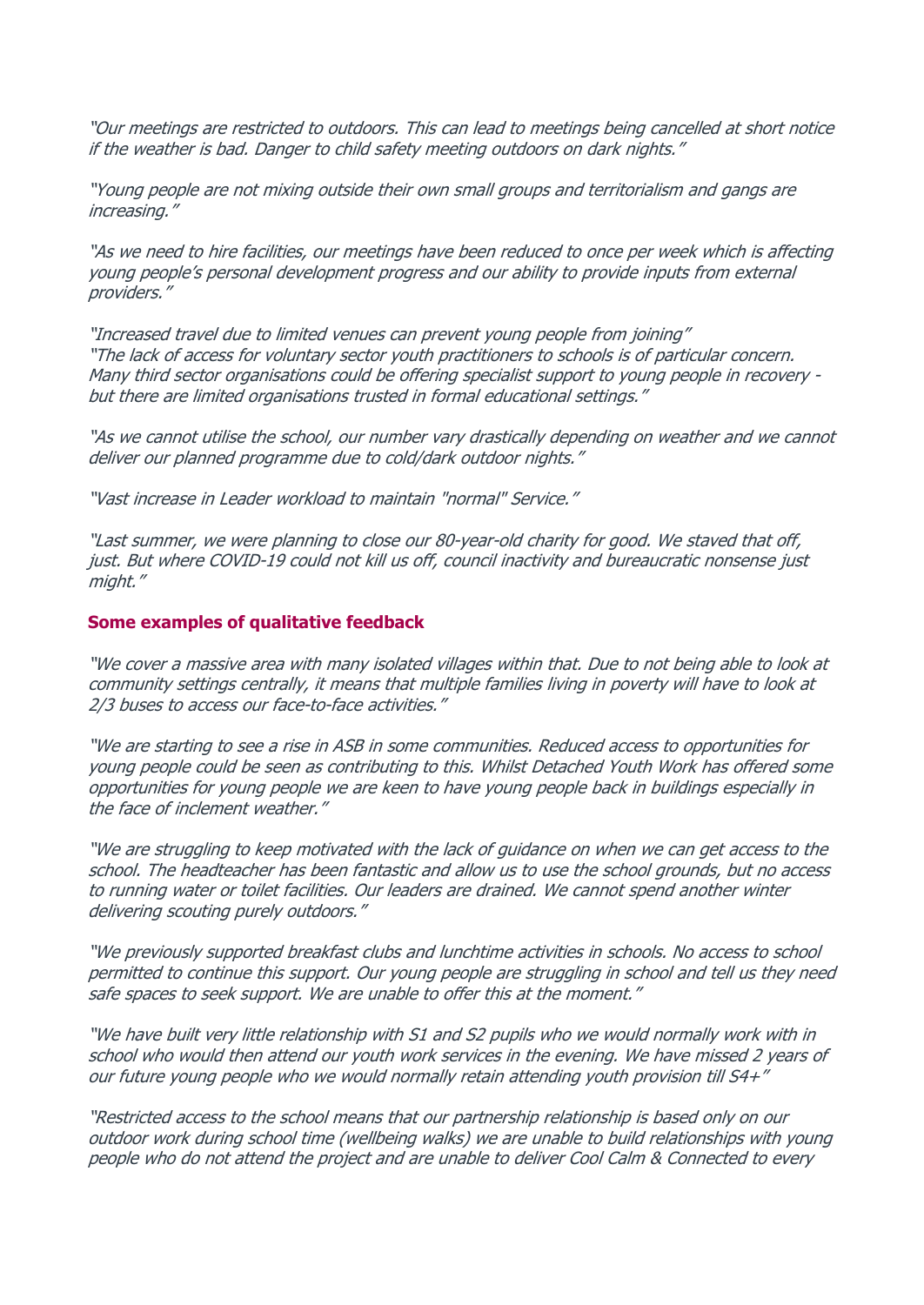S1 as we usually do, cannot co-deliver Princes Trust or support small group work for vulnerable young people in school."

"We often have to meet with young people in public places such as cafes where confidentiality cannot be guaranteed. As a result, workers are not able to provide the same level of focused support as pre-covid. Young people don't want to talk about their private lives in public."

"The lack of routine for many in Muirhouse has provided a lot of isolation for young people. Young people want to engage but we are usually an afterthought or priced out by an external organisation out with the community. The importance and need for the local community organisations have been huge from schools, police, young people and families. However, we are trying to do our work with both hands tied behind our backs!!!"

"Working within local authority guidelines we have been locked out all our buildings and have been doing streetwork to support young people. Though the streetwork is going well, it doesn't offer opportunity to work on any accreditation or give clear structure to our delivery. Partner agencies have opened their doors and been very reactive throughout the pandemic, and deserve praise for their amazing contribution. This however makes local authority look useless in comparison, as we have no buildings, our hands are tied with red tape through our own management. Working closely with vol orgs is only way I have been able to support young people."

"The young people with additional support needs who were unable to access our online service during the pandemic - have been waiting 20 months to re-join our sessions. They are now almost two years older! We are not sure if they can wait for our services to reopen."

"Young people have NO access to any building-based youth work. Therefore, we are not able to maintain regular contact with the majority of our young people. We are also not able to keep in contact with parents and families - we are a well-established service provide and are a first port of call."

"Working from our own premises allows our members to take ownership of the project. In the past they have been able to use our premises several times a week but we are now only operational one evening a week as there is a financial impact on the organisation. Not only for venue hire but in terms of reimbursing travel expenses. We also like to cook for our young people to ensure they have a hot meal but again this is not possible out with our own premises.'

"Young carers are facing delays to receiving Young Carer Statements - something that they have a right to by law - because it is taking time to negotiate access to certain schools. This lack of access can also affect our ability to raise awareness and visibility of young carers and their needs."

"Massive impact on the older teens early 20s mental health which impacts physical health, future options and aspirations and general feeling of not belonging or not being supported. We have funds from grants but our council will not release building to us despite our agreement to pay for everything and having had private rental before. The local council do not see this as a priority. So disrespectful to our young people and volunteers who take time out from their own lives."

 "As a CLD Worker, I feel like I cannot offer the services to young people that they need most due to budgeting and staffing constraints which are led by the priorities of another service who are only willing to open a building if it will make a profit for their service."

"Since lockdown and restricted access to our meeting place we have lost half our volunteer leaders and around half our members. As a charity who have sole responsibility for the management and